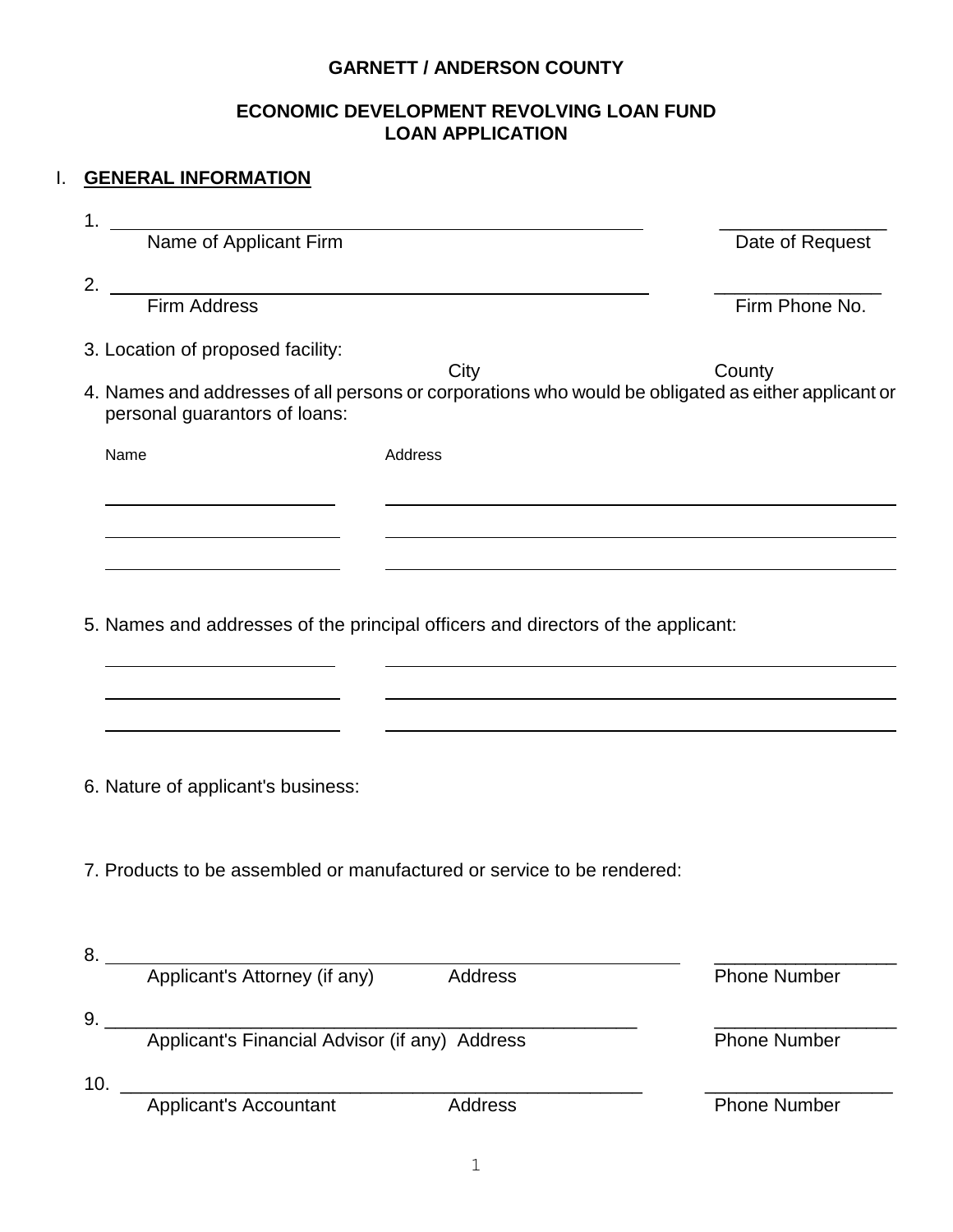| 11.      | Estimated amount of loan:                                      |                  |
|----------|----------------------------------------------------------------|------------------|
| 12.      | Number of years (or months) to retire loan:                    |                  |
| 13.      | Number of months to complete project:                          |                  |
| 14.      | List of previous loans and credit references:                  |                  |
|          | II. USE OF LOAN PROCEEDS                                       |                  |
|          | 1. Amount requested for purchase of land:                      | $\frac{1}{2}$    |
|          | 2. Amount requested for land improvements:<br>(buildings)      | $\frac{1}{2}$    |
|          | 3. Amount requested for machinery & equipment: \$<br>Describe: |                  |
|          | 4. Amount requested for working capital:                       | $\mathbb{S}_{-}$ |
| Specify: | 5. Amount requested for other:                                 | $\frac{1}{2}$    |
|          | <b>TOTAL REQUEST:</b>                                          | \$               |

#### **III. LOAN PROPOSAL**

- 1. Will the loan proceeds be used to expand or replace an existing facility?
- 2. What type and size of building will be constructed (if any)?
- 3. Name and address of contractor and/or architect:
- 4. What type of equipment or machinery will be financed (if any)?

## **IV. LOAN ANALYSIS**

1. Has a financial advisor submitted an analysis indicating the need for the loan, the advisability of the loan, or benefit to the applicant loan?

**If yes**, attach a copy to this application.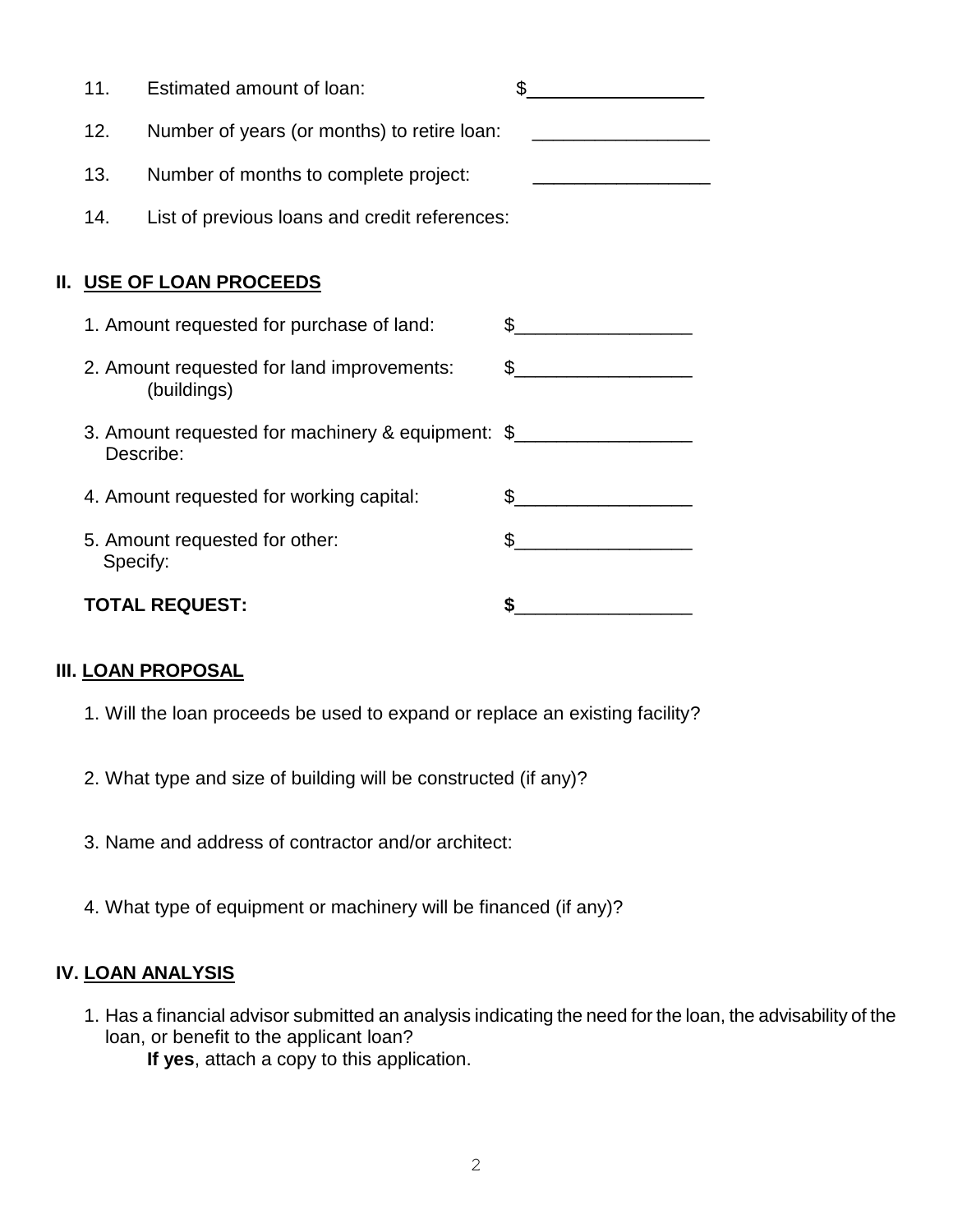2. Has additional financing, whether internally generated or through other loans, been arranged?

**If yes**, explain on an attached sheet.

3. Has the applicant investigated conventional financing?\_\_\_\_\_\_\_\_\_\_\_\_\_\_\_\_\_\_\_\_\_\_\_

## **V. PROPOSED LOCATION**

 $\overline{a}$ 

- 1. Location of proposed facility:
- 2. If facility is a proposed expansion or replacement of another plant, state size and location of current operations:
- 3. What percentage of the facility will be occupied by applicant?
- 4. Is the prospective location properly zoned?

5. If a zoning change is pending, briefly describe what change will be needed and plans for submitting application:

6. If unusual demands for gas, water, electric or sewer services or police or fire protection will be made, specify the demands:

## **VI. OWNERSHIP AND MANAGEMENT**

1. Describe the organizational structure of applicant (proprietorship, partnership, subsidiary, corporation, etc.):

Note relationship to a parent company:

## **VII. FINANCIAL RESPONSIBILITY**

- 1. How many years has the applicant been in the business?
- 2. What portion of the project is being financed from other company funds (in addition to this loan)? (Applicants are encouraged to contribute non-RLF funds to the contemplated project)? \$\_\_\_\_\_\_

Please describe:

- 3. Describe all threatened or outstanding litigation:
- 4. Attach proforma statements (projections) for the first two (2) years of operation after issuance of the loan, including revenue projects, operating expense projections, and a debt amortization schedule.
- 5. Do you have any tax liens against you or your company? \_\_\_\_\_\_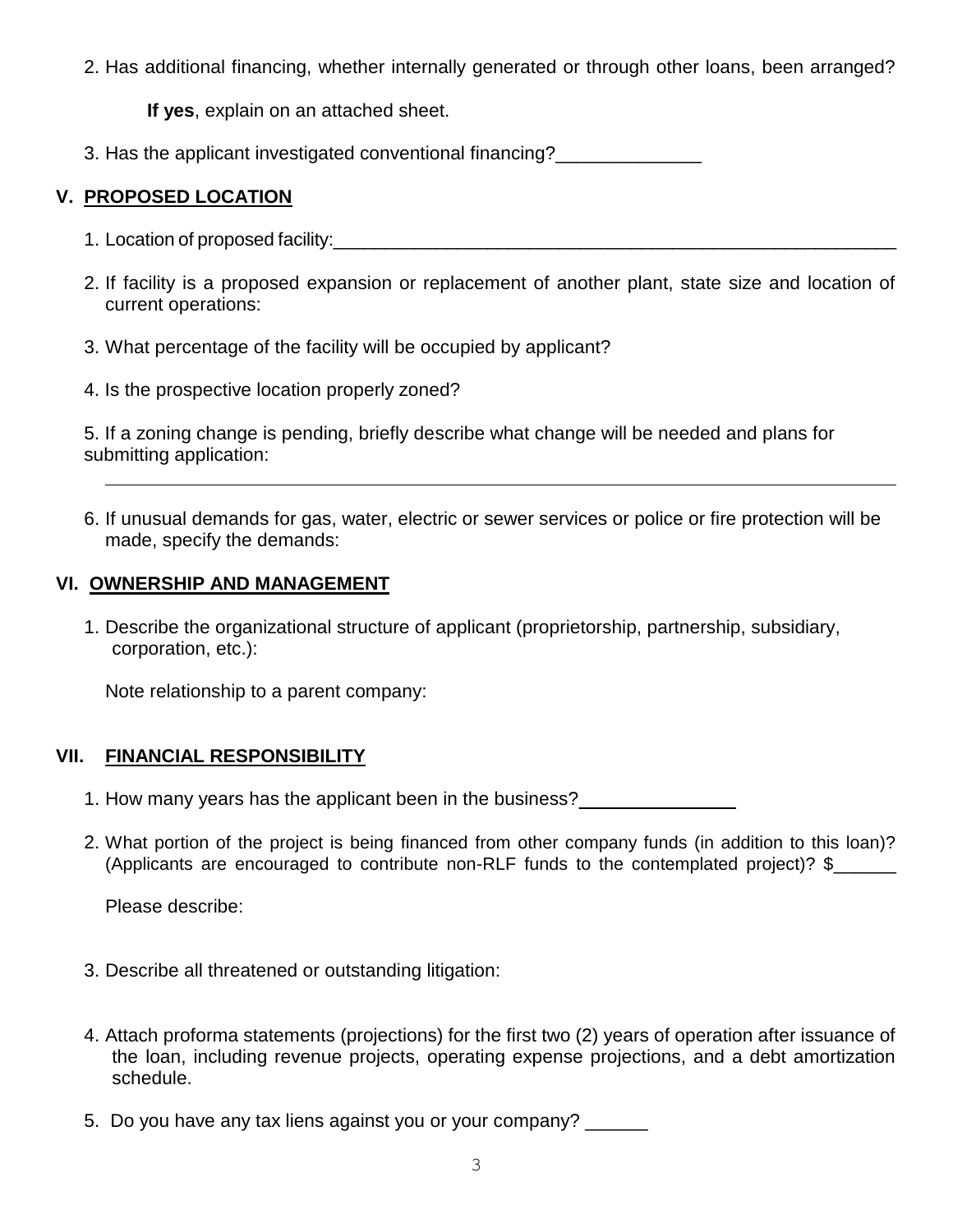## **VIII. MEASURES OF ECONOMIC GROWTH AND BENEFIT**

- 1. What dollar amount of sales is contemplated?
- 2. What percentage of sales will be sold locally (in SE KS region)?
- 3. Describe contemplated market area:
- 4. What is the estimated amount of merchandise and services purchased locally, per year? \$
- 5. What is the number of **current** full-time employees?\_\_\_\_\_\_\_\_\_\_\_ Part-time employees? Minority employees?\_\_\_\_\_\_\_\_\_\_\_\_ Women employees?
- 6. How many **new** people will the project employ: \_\_\_\_\_\_\_\_\_\_\_\_\_\_ Full-time employees? Part-time employees? Minority employees?\_\_\_\_\_\_\_\_\_\_\_\_ Women employees?\_\_\_\_\_\_\_\_\_\_\_
- 7. Specify Skilled, Semi-Skilled or Unskilled: Professional: Technical: Clerical: General Labor:

## **IX. In order to facilitate the timely processing of the application, please attach, as part of the proposal, the following items:**

- 1. Copies of the applicant's financial audits for the past three years, if available.
- 2. Applicant's most recent annual or quarterly financial report.
- 3. Interim financial statements, to date, for the current fiscal year.
- 4. A current financial statement for each personal guarantor with twenty percent or more ownership in the proposed project.
- 5. Provide a brief narrative or **Letter of Intent and Business Plan**, which includes:
	- a. Specific uses of project funds (land to be purchased, building plan, types of machinery to be purchased, etc.) with cost estimates attached.
	- b. Documentation regarding the anticipated market for the product or service to be produced, including a general financial projection. *Applicant is encouraged to meet with a Small Business Development Counselor.*
- **X. Applicant should be aware that additional financial data shall be required if requested.**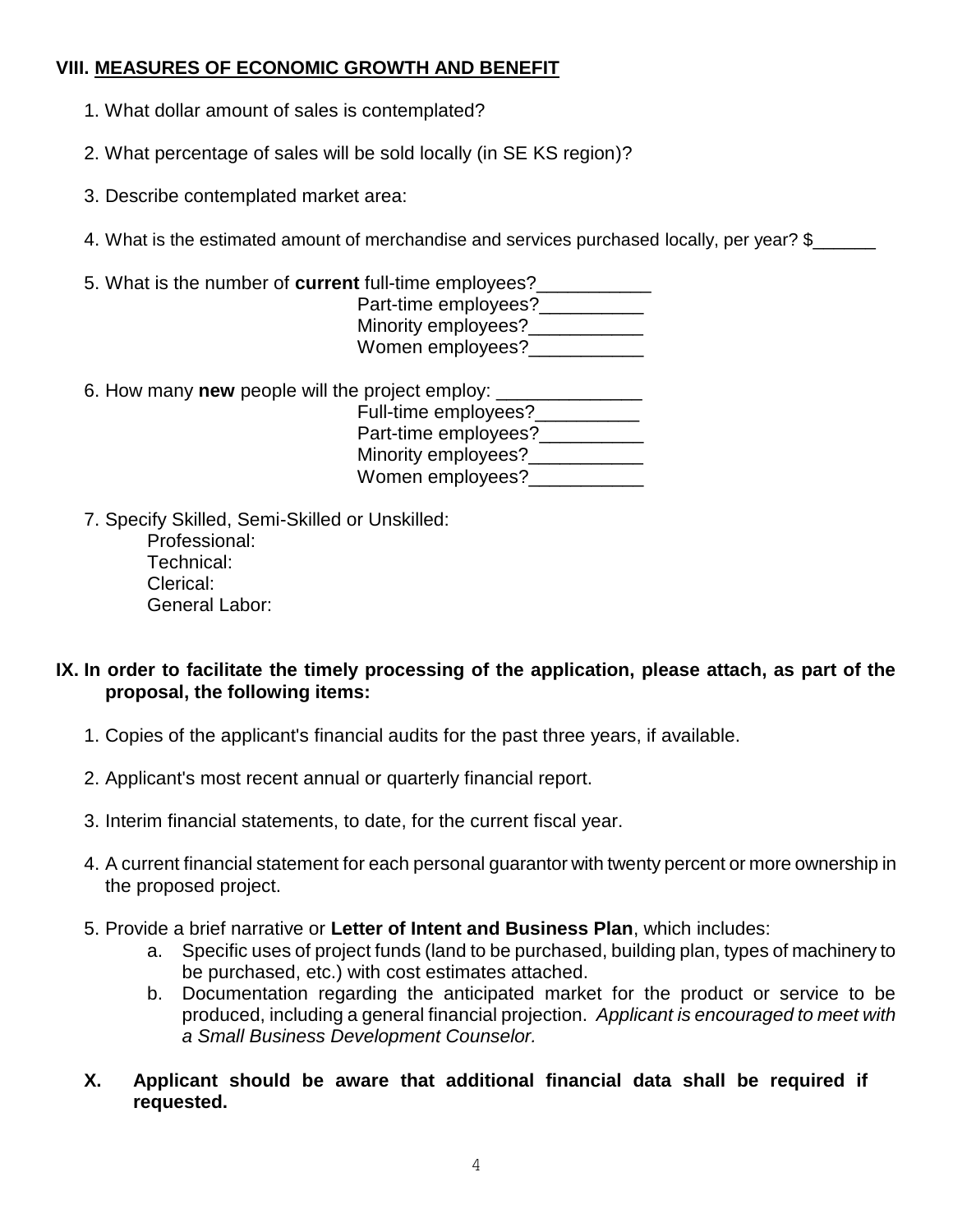- **XI. APPLICANT ACKNOWLEDGES AND AGREES THAT SAID REQUIREMENTS, AS WELL AS THIS APPLICATION, ARE A SET OF GUIDELINES, AND ANY OF THE PROVISIONS STATED THEREIN MAY BE WAIVED OR ADDED TO AT THE DISCRETION OF THE GOVERNING BODY.**
- **XII. EACH APPLICANT ALSO EXPRESSLY AGREES AND UNDERSTANDS THAT ANY MONETARY PLEDGE OF MONIES FROM THE FUND AND COMMITMENTS MADE IN ANY AGREEMENT SHALL BE CONTINGENT UPON AVAILABILITY OF FUNDS.**

| Signature | <b>Title</b> | Date |
|-----------|--------------|------|
| Signature | <b>Title</b> | Date |
| Signature | <b>Title</b> | Date |
| Signature | <b>Title</b> | Date |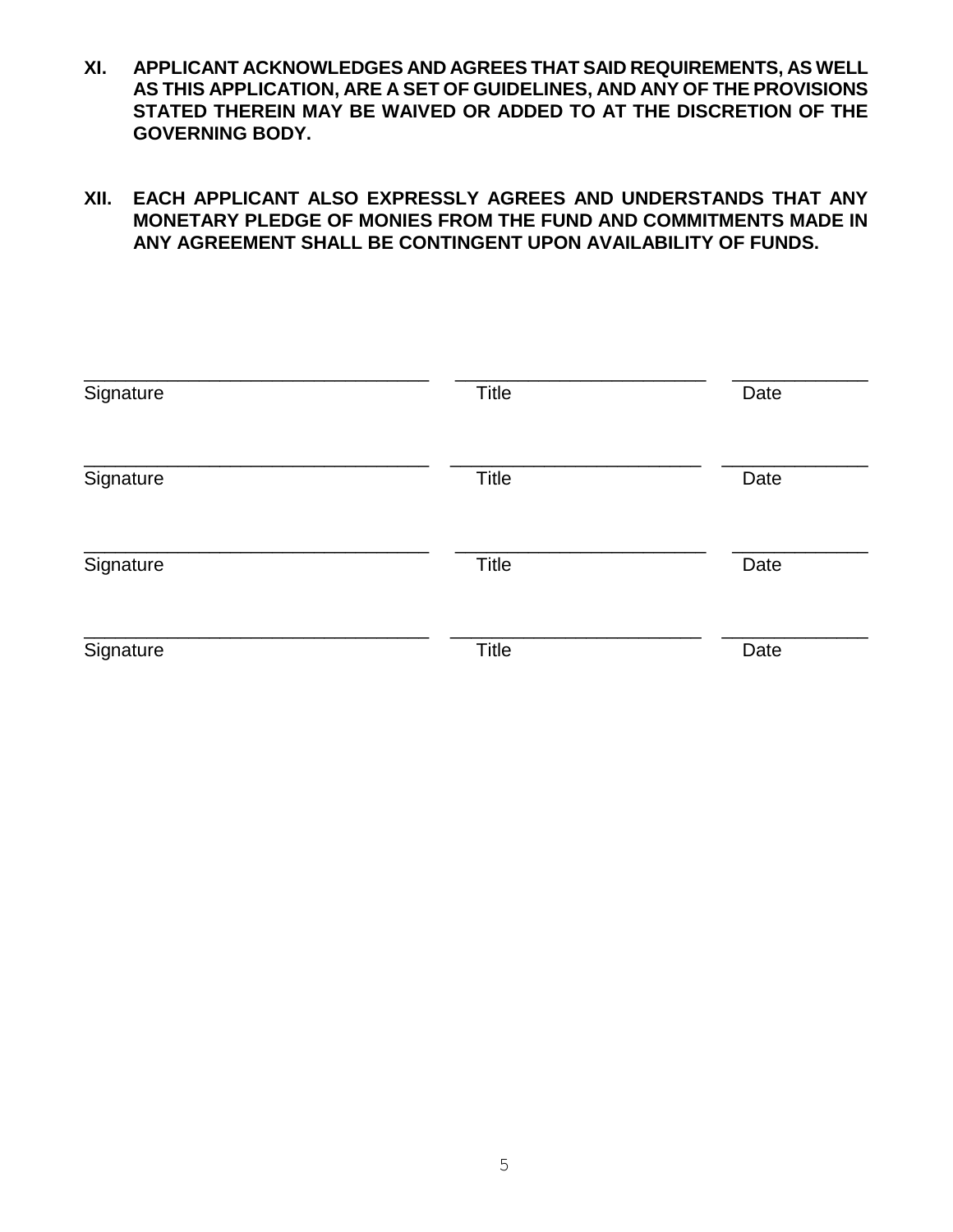## **GARNETT / ANDERSON COUNTY**

## **ECONOMIC DEVELOPMENT LOAN FUND**

## **SUPPLEMENTAL FORM "A"**

#### **ASSURANCE OF COMPLIANCE WITH FEDERAL REQUIREMENTS and ENVIRONMENTAL ASSESSMENT**

#### **I. CIVIL RIGHTS**

The Borrower, hereby, assures the Commission that this firm will comply with Federal Antidiscrimination Requirements including:

- A. Section 112 of Public Law 92-65 prohibiting sex discrimination.
- B. Section 504 of the Rehabilitation Act of 1973 prohibiting discrimination against the handicapped.
- C. Section 303 of the Age Discrimination Act prohibiting discrimination on the basis of age.
- D. Executive Order 11246 prohibiting discrimination on the basis of race, color, religion, sex or national origin.

#### **II. FLOOD HAZARD**

If the project involves facilities located in a flood plain, the borrower must inform the Commission of this fact and where applicable, provide evidence of flood hazard insurance.

#### **III. RELOCATION**

Projects for which loan funds are requested must be located within Anderson County. The applicant hereby assures that no relocation outside the eligible area is contemplated and that the business is not relocating jobs from another designated labor area.

#### **VI. ENVIRONMENTAL ASSESSMENT**

- 1. Air Quality: Describe any anticipated emissions produced by the manufacturing process or during the construction process:
- 2. Water Quality: Describe any unusual water capacity or volume needs and provide assurance that the City involved has facilities adequate to handle this need:
- 3. Waste and Wastewater: Describe industrial waste to be produced and provide assurance of City's capacity to handle the need: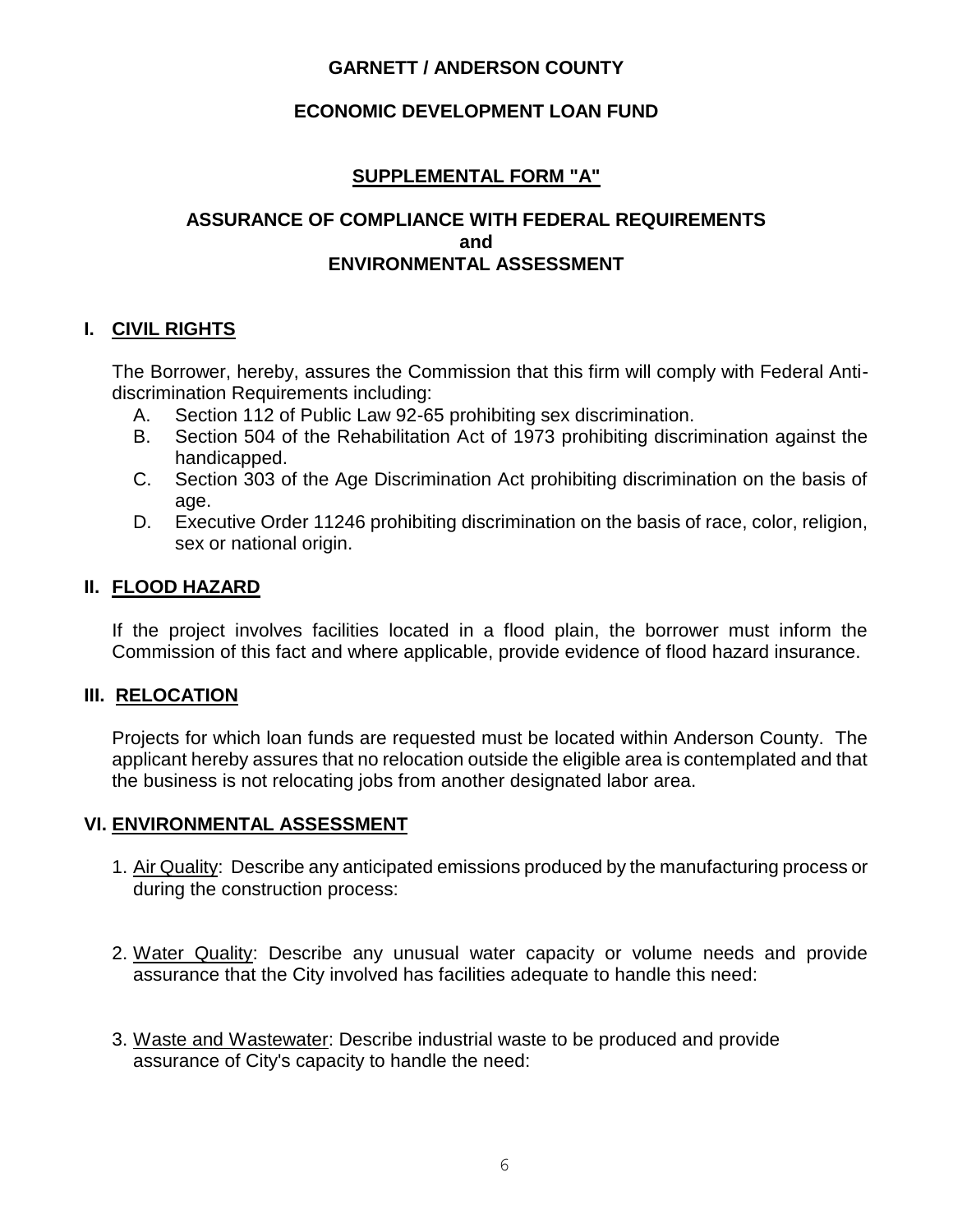- 4. Energy: Describe your energy needs and indicate that adequate resources are available and that no coal burning or wood burning is contemplated:
- 5. General Checklist: Please respond to the following potential problems and explain all "yes" answers in the space provided:

|                          |                                                                                                                                                         |    |       | YES       | <b>NO</b> |    |    |        |
|--------------------------|---------------------------------------------------------------------------------------------------------------------------------------------------------|----|-------|-----------|-----------|----|----|--------|
| (a)<br>(b)<br>(c)        | Noise emissions<br>Appreciable increase in local traffic<br>Presence of historical properties or                                                        |    |       |           |           |    |    |        |
| (d)<br>(e)<br>(f)<br>(g) | unique nature features<br>Presence of toxic substances<br>Knowledge of negative public reaction<br>Special permits required<br>Area subject to flooding |    |       |           |           |    |    |        |
|                          | <b>Explanation</b>                                                                                                                                      | Οf | "YES" | responses |           | to | #5 | (a-g): |

## **ASSURANCES**:

The Applicant for a Revolving Loan assures the Committee that he has read the requirements discussed in this form and will comply with regulations cited.

#### **FIRM NAME:**

| Signature | Title | Date |
|-----------|-------|------|
| Signature | Title | Date |
| Signature | Title | Date |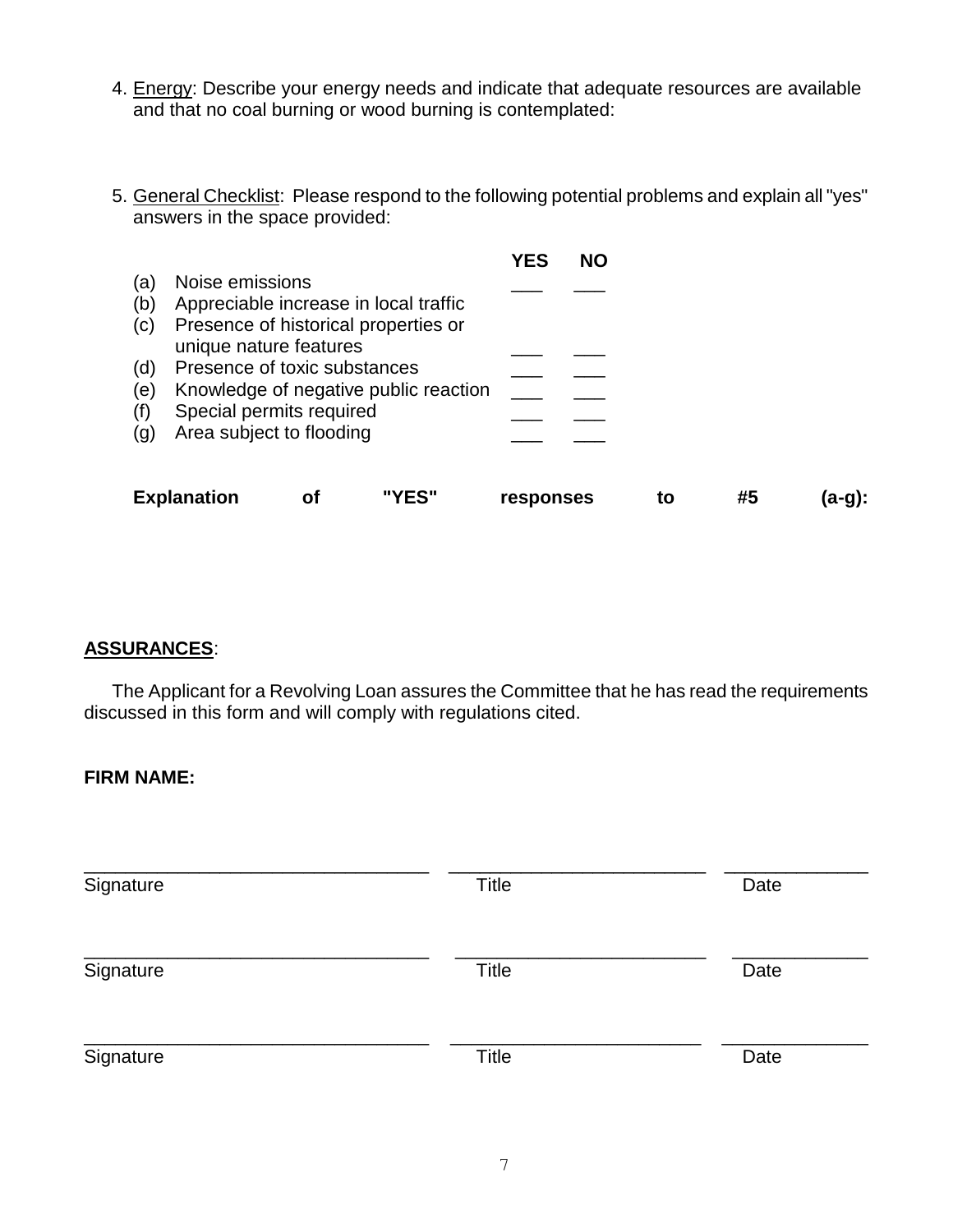#### N**OTICE OF PROCEDURES FOR LOAN APPROVALS, DOCUMENTATION OF LOAN BOARD DECISIONS, AND NOTIFICATION OF BORROWERS**

- 1. Applicants will submit completed applications to Anderson County Economic Development (ACDA) staff and to the Loan Review Committee. ACDA staff may provide assistance in the completion of applications that may initially appear to be incomplete or fail to meet one or more of the RLF program requirements.
- 2. Upon payment by the applicant of a **\$400.00 LOAN APPLICATION FEE**, the Loan Review Committee will review the loan and either approve the application, disapprove the loan application or suspend the application for further documentation and review. The Loan Review Committee will recommend terms and conditions for approved applications. Approved applications will be forwarded to ACDA staff for further review and processing. **If the loan application is not forwarded or approved by the Loan Committee , a fee of \$100.00 will be refunded.**
- 3. Staff will begin the process of completing the loan documents and constructing the loan-closing packet. Staff will work in close communication with the applicant to complete the closing requirements in a timely manner. The loan closing and release of RLF funds should usually occur within thirty days of approval by the Loan Committee.
- 4. Flexibility in the closing of RLF loans will be granted when the release of RLF funds is conditioned by the closing of other loans or grants. Any closing that is anticipated to occur more than sixmonths from the date of the Loan Committee action must be clearly stated in the application and approved in the terms and conditions of the loan. If such a closing delay becomes apparent to the applicant only after the Loan Committee's action, the applicant must notify the Loan Committee in writing as soon as the potential for such a delay in closing becomes known. Such notification shall contain a full explanation for the cause for such delay and propose a new loan closing date.
- 5. The staff shall withhold the release of funds and the Loan Committee shall have the right to withdraw its approval of any loan application prior to loan closing upon failure of the applicant to meet any condition or term of the application approval as set out in the Loan Committee motion to approve the loan application.

**I hereby acknowledge that I have been provided with a copy of the Notice of Procedures for Loan Approvals, Documentation of Loan Board Decisions, and Notification of Borrowers. I have reviewed the Notice of Procedures for Loan Approvals, Documentation of Loan Board Decisions, and Notification of Borrowers and afforded an opportunity to ask questions regarding its provisions.** 

**I further acknowledge that it has been explained to me that the payment of a \$400 Loan Application Fee is required before my loan application can be processed further. I also understand and it has clearly been explained that \$300 of the \$400 Loan Application Fee is nonrefundable.**

| Signed: | Date: |
|---------|-------|
| Signed: | Date: |
|         |       |

**Witness: \_\_\_\_\_\_\_\_\_\_\_\_\_\_\_\_\_\_\_\_\_\_\_\_\_\_\_\_\_\_\_\_\_\_\_\_\_**